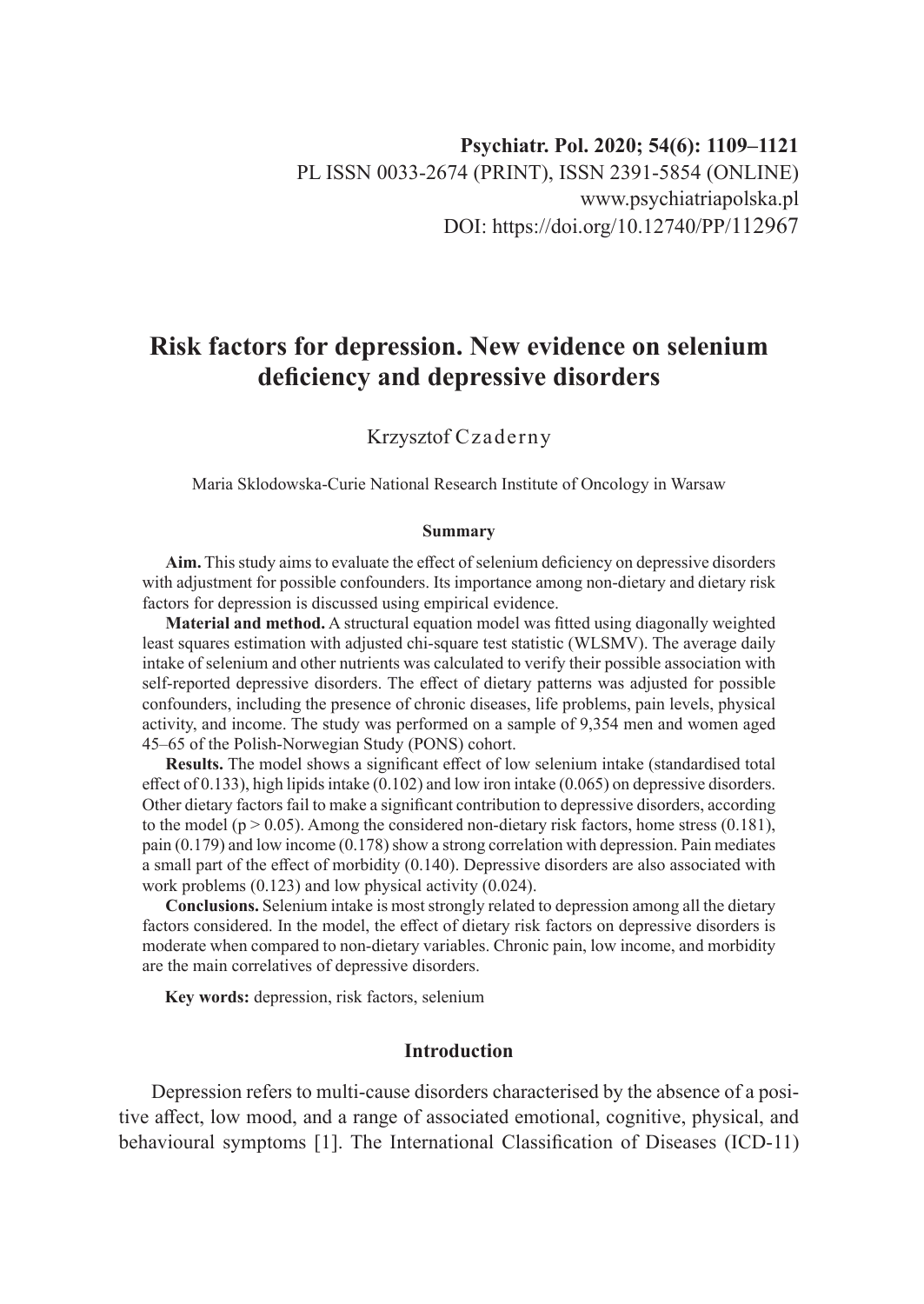categorises depression into affective, cognitive, and neurovegetative symptoms that significantly affect the individual's ability to function [2]. This study aims to identify the relationship between dietary patterns and depressive symptoms. Particular attention is devoted to the risk factor of selenium deficiency.

Latent (unobserved) variables are statistical data concepts that represent theoretically-driven constructs. Due to their complexity, they can be measured only to a certain degree by indicators. Depression is a classic example of a latent variable and cannot be measured directly. Structural equation modelling is a flexible multivariate statistical framework used to analyse associations between observed variables and latent traits measured by multiple indicators. Besides depression, the latent variables analysed in the current study are home stress, work stress, and long-term health problems. Astructural equation modelling approach has been previously employed to identify risk factors for depression and anxiety; however, the proposed models did not include dietary intake variables [3–4]. In the current study, the average daily intake of selenium and other nutrients was calculated to verify their possible association with self-reported depressive disorders.

Structural equation modelling is a confirmatory technique. It requires a theoretical framework for designing and interpreting models. Low selenium intake was found to be related to depression in experimental studies already in the 1990s [5–8]. The evidence was provided by randomised controlled trials [5–9], surveys that collect biological specimens [10], case-control studies [11], and recently, Geospatial Information System analyses [12]; however, the specific nature of the relationship between selenium deficiency and depression is subject to debate. A few studies have suggested no evidence of a relationship between selenium intake and mood disorders [13] or described this relationship as statistically non-significant after taking into account control variables [10].

Some variables that have been suggested to contribute to depression were introduced into the proposed model, including pain [14–16], morbidity [17], low income [18–19], low physical activity [3], and stress [20]. Dietary control variables taken into account are the intakes of iron [21], lipids [22], calcium [23], zinc [24], fibre [25], folate [26], and carbohydrates [27], as well as body mass index [3].

#### **Material and method**

The fundamental criterion and hypothesis in structural equation modelling with categorical variables is that the empirical covariance matrix  $\Sigma$  is equivalent to the model-implied covariance matrix  $\Sigma(3)$  of  $x^*$  and  $y^*$ , which are latent continuous indicators of binary or ordinal variables *x*, *y*, while *ϑ* is a vector of model parameters. The structural equation model consists of structural and measurement submodels. The latent variable submodel is given by [28-30]: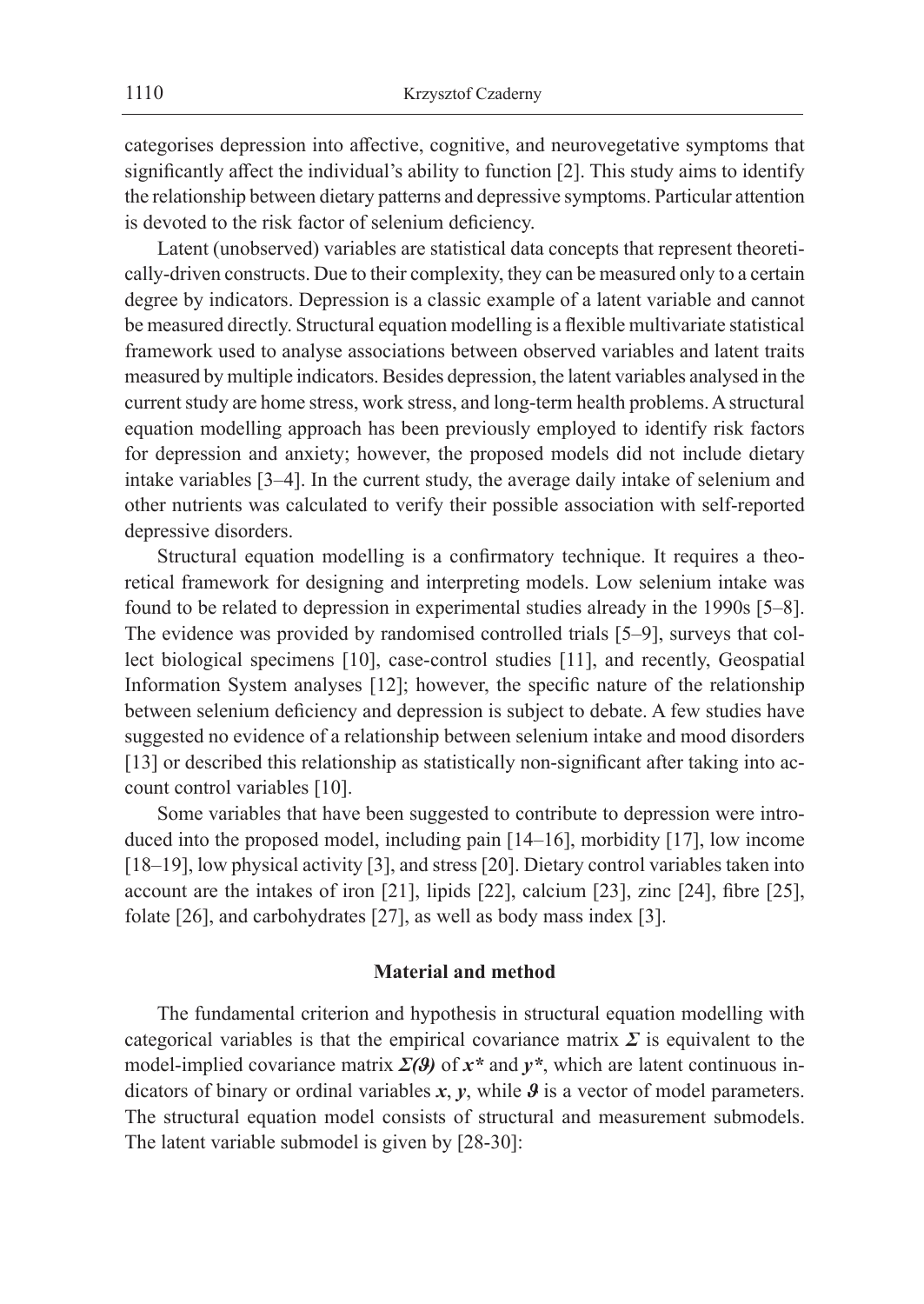#### *η=α+Bη+Γξ+ζ*.

Here  $\alpha$  is a vector of intercepts, and  $\beta$  and  $\Gamma$  are matrices of regression coefficients describing the relationship between the latent variables. Latent endogenous and exogenous variables are given by vectors *η* and *ξ*, respectively. Regression residuals are given by vector *ζ*. A reflective measurement model assumes that there is a causal relationship flowing from the construct towards latent continuous indicators [28, 29]:

$$
y^* = v_y + A_y \eta + \varepsilon,
$$
  

$$
x^* = v_x + A_x \xi + \delta,
$$

where *v<sup>y</sup>* and *v<sup>x</sup>* are vectors of intercepts *Λ<sup>y</sup>* , and *Λ<sup>x</sup>* – matrices of measurement slopes (factor loadings), and  $\varepsilon$  and  $\delta$  are vectors of residuals also known as measurement errors. In a formative measurement model, latent continuous indicators *y\**, *x\** as a group jointly form a composite measure:

$$
\eta = \Pi_y y^* + \mu_y,
$$
  

$$
\xi = \Pi_x x^* + \mu_x,
$$

where  $\Pi_{y}$  and  $\Pi_{x}$  are coefficients capturing the effect of latent continuous indicators on the latent variables, while  $\mu_{y}$  and  $\mu_{x}$  are disturbance terms. A path diagram is a graphical representation of the hypothesised relationships between variables included in the structural equation model. Theoretical constructs are depictured as ovals while manifest variables are represented by rectangles. The arrows between variables represent regression paths (direct effects). Standardised estimates can be used to compare the effect sizes of predictors independent of the scaling.

The structural equation model was fitted by a weighted least square estimator using a diagonal weight matrix with standard errors and mean- and variance-adjusted chisquare test statistic that use a full weight matrix (WLSMV) estimation [29]. WLSMV is an appropriate choice for modelling categorical data [28]. It is free from the assumption of multivariate normal distribution of observed variables, which applies to the maximum likelihood method in structural equation modelling [30]. Empirical results show that WLSMV performs better than the conventional weighted least squares (WLS) when the tested model is large (15 or more variables) [31].

Goodness of fit of the structural equation model was assessed by the root mean square error of approximation (RMSEA), comparative fit index (CFI), and Tucker-Lewis Index (TLI). RMSEA is an absolute fit index, whereas CFI and TLI are relative fit indices. According to conventional criteria, RMSEA values below 0.05, and CFI and TLI values of 0.95 or higher indicate a good fit of the model [32–33]. A model generating approach was adopted to construct the final model, where the initial model was modified by introducing calculated nutrient intakes. Nutrient intake was estimated using a food frequency questionnaire based on tables of food composition and nutritive value [34]. Dietary intake variables with an insignificant effect on the presence of depressive symptoms were excluded from the model. An invariance testing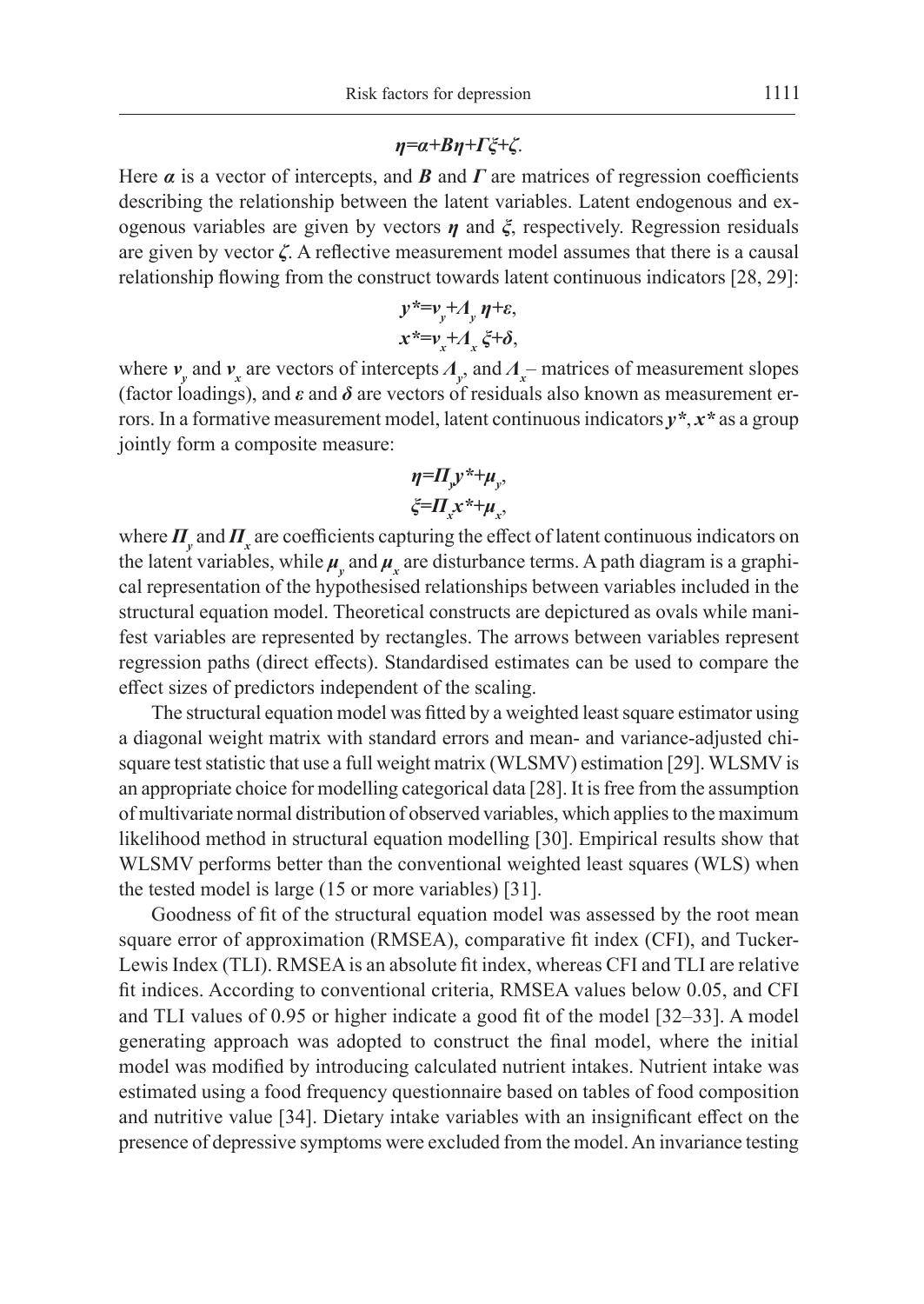strategy [35] was used for cross-validation of the results. Provided with evidence of a well-fitting model for the combined calibration and validation subsamples, testing proceeded for the equivalence of the factor loadings, observed variable intercepts, and structural regression paths across the two random subsamples (robust chi-square difference testing:  $\chi^2 = 19.9$ ; *p*=0.224).

Four constructs were specified in the structural equation model, corresponding to one reflective and three formative (composite) variables. Four sets of indicators were chosen to operationalise the study constructs (Table 1). The reliability of the reflective measurement model of depression was assessed by the categorical omega coefficient [36]. Being the most common measure of internal consistency, Cronbach's alpha [37] assumes tau-equivalence, which is hardly ever met [38]. The obtained values of reliability coefficients indicate good internal consistency and construct validity. Reliability estimates for the depression measurement model are presented in Table 1. In the current study, depression level is based on subjective measures.

The analysis is based on the baseline data from individuals aged 45–64 years enrolled in the *Polish-Norwegian Study* (PONS) [39, 40]. The study was set in the south-eastern part of Poland (Świętokrzyskie Province) and its recruitment units were located both in urban and rural areas. Data were collected though face-to-face interviews in 2010–2011. The PONS study is an open-ended prospective study with broad research aims. The data collection was financed by the Polish-Norwegian Research Fund. The structural equation model is based on survey responses of 9,354 men and women of the Polish-Norwegian Study cohort. In the structural equation modelling, missing data were handled by univariate and bivariate listwise (pairwise) deletion. WLSMV was shown to be consistent under the assumption of missing at random with respect to observed independent variables in the model (MARX) [41]. Most frequently, cases were deleted due to incomplete income data due to item nonresponse (independent variable). Thirteen missing data patterns with the number of cases not exceeding 30 were observed in the data under analysis. The analysis was performed using M*plus* Version 7.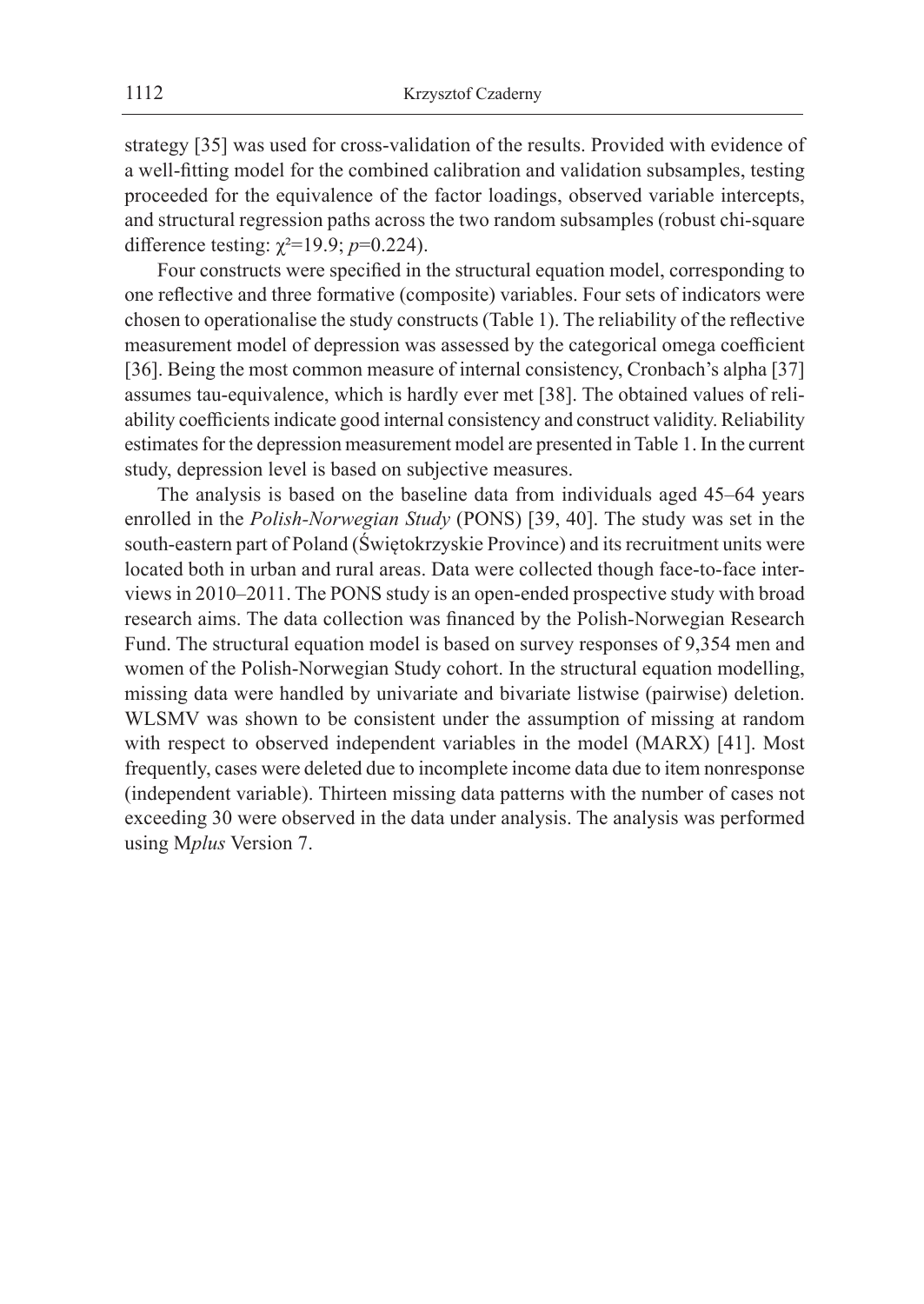| Variable group                                              | Observed variables                                                                                                                                                                                                              | Data type<br>of observed<br>variables | Measurement<br>model                                                                                                     |
|-------------------------------------------------------------|---------------------------------------------------------------------------------------------------------------------------------------------------------------------------------------------------------------------------------|---------------------------------------|--------------------------------------------------------------------------------------------------------------------------|
| Depressive disorders<br>(latent variable $\eta_1$ )         | $y_1$ – Feeling sad, worried,<br>or depressed for a period longer than<br>2 weeks, in the past 12 months.<br>$y_2$ – Loss of interest in things that<br>used to give pleasure (hobby, work,<br>or other activities) in the past |                                       |                                                                                                                          |
|                                                             | 12 months.<br>$y_3$ – Feeling tired, without energy in<br>the past 12 months.                                                                                                                                                   |                                       | Reflective<br>indicators.<br>Scale reliability:<br>categorical<br>$\omega = 0.821$ ,<br>Cronbach's<br>$\alpha = 0.802$ . |
|                                                             | $y_4$ – Troubles with falling asleep in the<br>past 12 months.                                                                                                                                                                  | Binary variables.                     |                                                                                                                          |
|                                                             | $y_{s}$ – Greater difficulties concentrating<br>and focusing in the past 12 months.                                                                                                                                             |                                       |                                                                                                                          |
|                                                             | $y_{\rm s}$ – Thinking about the death (own,<br>of a relative, or generally) in the past<br>12 months.                                                                                                                          |                                       |                                                                                                                          |
|                                                             | $y_7$ – Feeling helpless and worthless in<br>the past 12 months.                                                                                                                                                                |                                       |                                                                                                                          |
| Presence of chronic<br>diseases (latent<br>variable $\xi$ ) | $x1$ – Coronary heart disease, angina,<br>or myocardial infarction diagnosed by<br>a medical doctor.                                                                                                                            |                                       | Formative<br>indicators.                                                                                                 |
|                                                             | $x_2$ – Circulatory insufficiency (heart<br>failure) diagnosed by a medical<br>doctor.                                                                                                                                          |                                       |                                                                                                                          |
|                                                             | $x_3$ – Asthma diagnosed by a medical<br>doctor.                                                                                                                                                                                | Binary variables.                     |                                                                                                                          |
|                                                             | $x_4$ – Arterial hypertension diagnosed<br>by a medical doctor.                                                                                                                                                                 |                                       |                                                                                                                          |
|                                                             | $x_{5}$ – Cancer diagnosed by a medical<br>doctor.                                                                                                                                                                              |                                       |                                                                                                                          |
|                                                             | $x_{\rm s}$ – Stroke diagnosed by a medical<br>doctor.                                                                                                                                                                          |                                       |                                                                                                                          |
| Work stress (latent<br>variable $\xi$ )                     | $x_7$ – Loss of job in the past 12 months.                                                                                                                                                                                      | Binary variables.                     | Formative<br>indicators.                                                                                                 |
|                                                             | $x_{s}$ – Failure at work in the past<br>12 months.                                                                                                                                                                             |                                       |                                                                                                                          |
|                                                             | $x_{o}$ – Changing jobs in the past<br>12 months.                                                                                                                                                                               |                                       |                                                                                                                          |

Table 1. **Latent and observed variables in the structural equation model**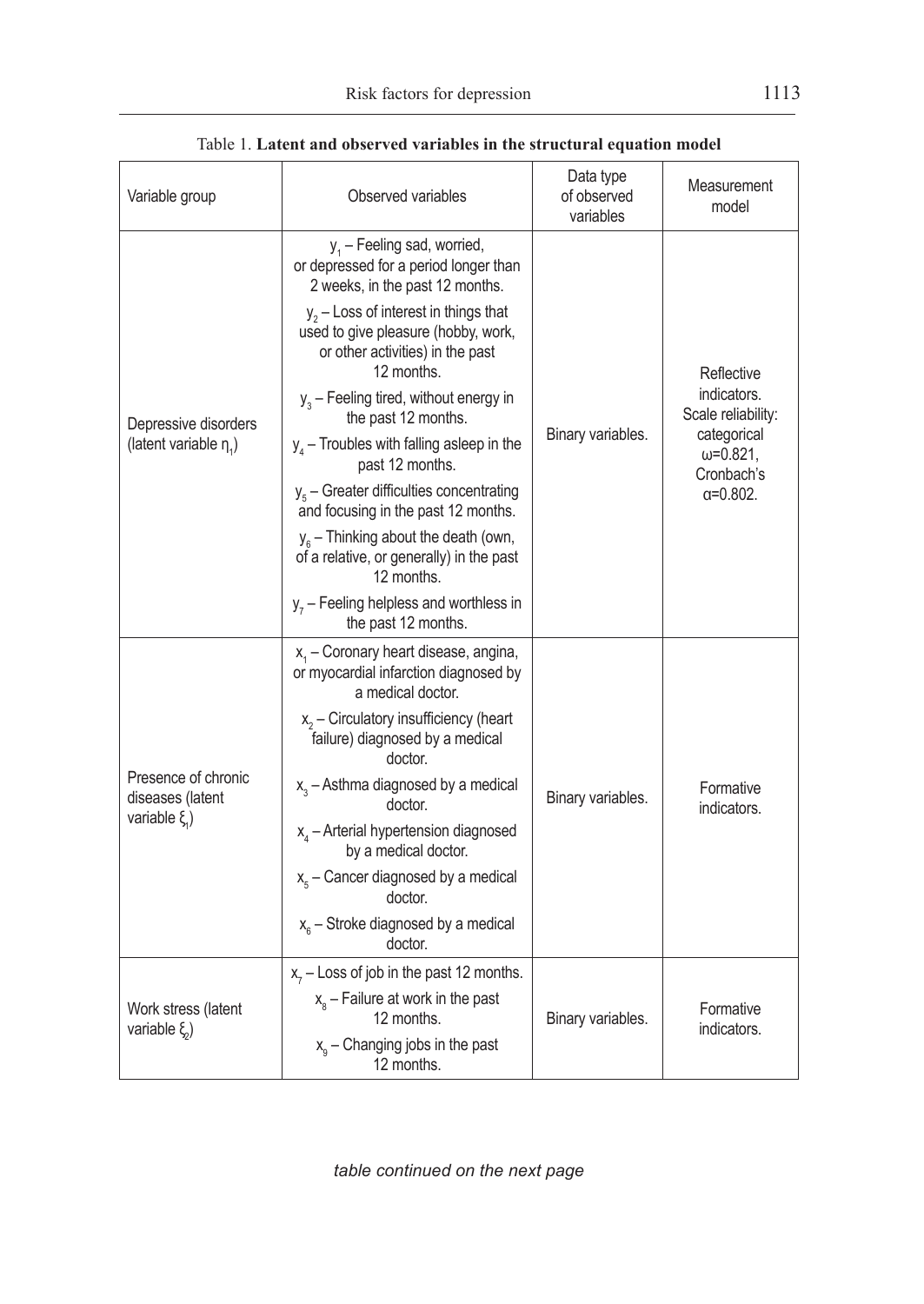| Home stress<br>(latent variable $\xi$ ) | $x_{10}$ – Divorce or separation in the past<br>12 months.                                                                                                                      | Binary variables.                                | Formative<br>indicators.        |
|-----------------------------------------|---------------------------------------------------------------------------------------------------------------------------------------------------------------------------------|--------------------------------------------------|---------------------------------|
|                                         | $x_{11}$ – Experiencing violence in the past<br>12 months.                                                                                                                      |                                                  |                                 |
|                                         | $x_{12}$ – Experiencing isolation from<br>family in the past 12 months.                                                                                                         |                                                  |                                 |
|                                         | $x_{13}$ – Death or severe illness of<br>a spouse in the past 12 months.                                                                                                        |                                                  |                                 |
| Pain                                    | $a1$ – Perceived level of pain in the last<br>6 months on a scale from 0 to 10,<br>with 0 being no pain, 1 being almost<br>imperceptible pain, and 10 being<br>unbearable pain. | 11-category<br>variable.                         | Directly measured<br>variable.  |
| Physical activity                       | $a2 - Average time spent daily in$<br>the last 7 days in free time for (1)<br>recreational walking, (2) light physical<br>exercise, (3) heavy physical exercise.                | Continuous<br>variable (total time<br>in hours). | Directly measured<br>variable.  |
| Income                                  | $a3$ – Current average personal net<br>income (in hundreds of PLN).                                                                                                             | Continuous<br>variables.                         | Directly measured<br>variable.  |
| Dietary factors                         | $aa$ – Average daily selenium intake in<br>the past 12 months (µg, calculated).                                                                                                 |                                                  |                                 |
|                                         | $a_{5}$ – Average daily lipids intake in the<br>past 12 months (µg, calculated).                                                                                                | Continuous<br>variables.                         | Directly measured<br>variables. |
|                                         | $a_{\rm s}$ – Average daily iron intake in the<br>past 12 months (µg, calculated).                                                                                              |                                                  |                                 |

## **Results**

The median selenium intake in the PONS sample is 73 μg/day. The European Food Safety Authority has set the daily adequate intake for selenium at 70 μg for adults and adolescents aged 15 and over [42]. The level of potentially dangerous intake of the element was estimated to be 400–500 µg/day. Exceeding the tolerable upper intake levels for selenium may cause adverse health effects [43]. In the PONS sample no toxic levels of selenium consumption were found. However, more than 40% of study participants report a daily selenium intake lower than 70 μg.

The goodness of fit statistics for the structural equation model illustrated in Figure 1 suggest that there is a good fit between the covariance matrix of the observed data and that implied by the model (*RMSEA=0.027*; *CFI=0.964*; *TLI=0.958*). The chi-square test of model fit is statistically significant ( $\chi^2$ =1161.6,  $df$ =145); however, this statistic is very sensitive to negligible sources of ill fit in large samples [28].

Twenty-four percent of individuals reported a presence of the majority of depressive symptoms in the last 12 months (captured by  $\eta$ *l*). Three percent reported using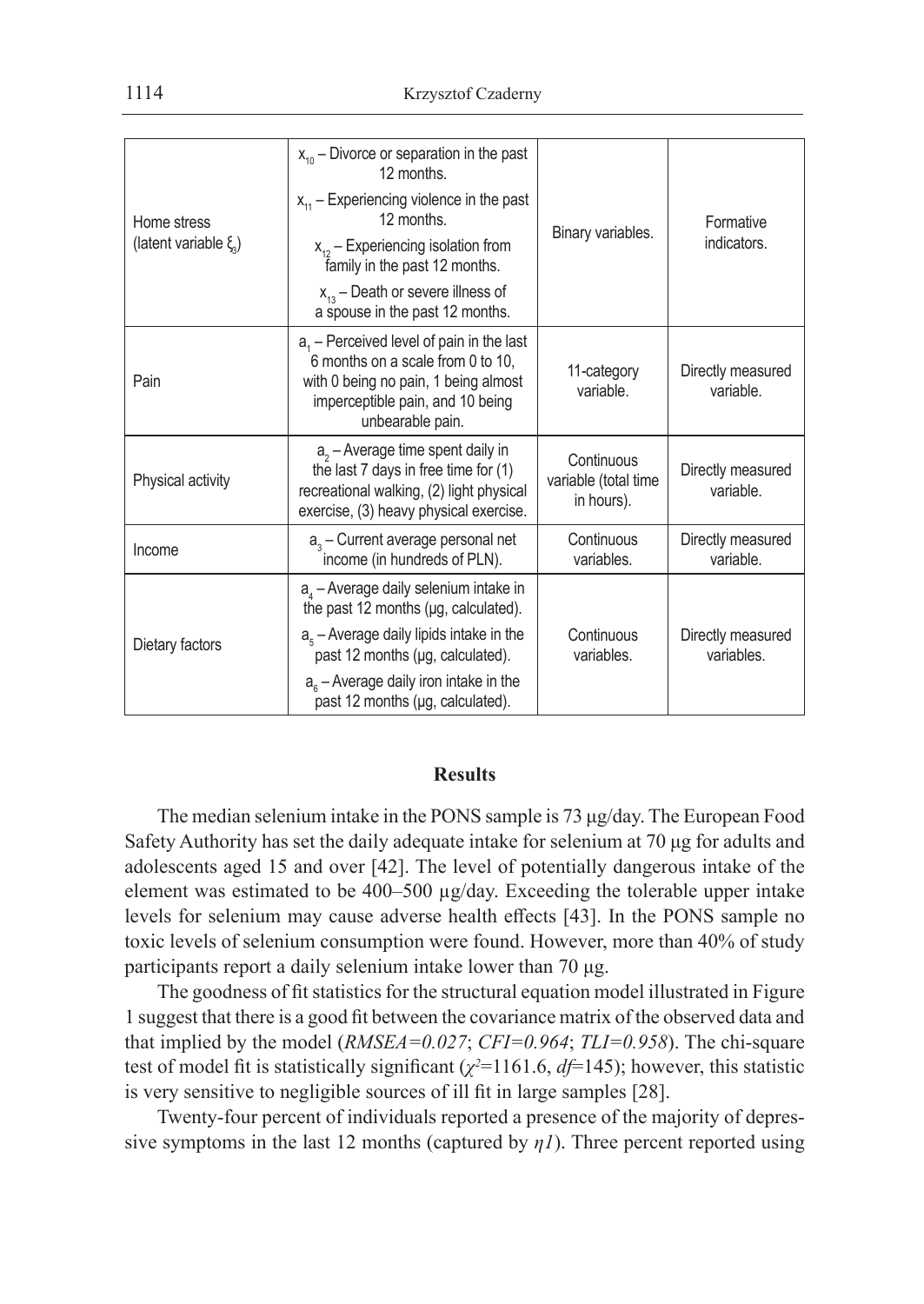

Figure 1. **Path diagram of the structural equation model**

Notes:  $\eta_1$  – depressive disorders,  $\xi_1$  – presence of chronic diseases,  $\xi_2$  – work stress,  $\xi_3$  – home stress,  $a_1$  – pain,  $a_2$  – physical activity,  $a_3$  – income,  $a_4$  – average daily selenium intake,  $a_5$  – average daily lipids intake,  $a_6$  – average daily iron intake.

antidepressants in the last 30 days. In order to test the statistical significance of dietary risk factors for depressive disorders, the estimated effects that are based on the pattern of relationships shown in Figure 1 were examined. The standardised and unstandardised total effects on depression are listed in Table 2. The parameter estimates demonstrate that the variables listed in Table 1 are significantly associated with depressive disorders. Home stress, self-reported pain, and low income are the main correlatives of depression, i.e. these variables have the highest standardised total effect on depression in the model. Furthermore, the model shows that pain is at least as strongly related to depression as the presence of chronic diseases. However, not all chronic diseases were measured in the sample. The structural equation model suggests the association between morbidity and depression is mostly direct (standardised effect of 0.115); a relatively small part is mediated by physical symptoms (0.025). Both personal life and workplace difficulties are significantly related to depression; however, the estimated effect of the latter is significantly lower. The association of home stress with depression is magnified by capturing the effect of the death or severe illness of a spouse  $(x_i)$ .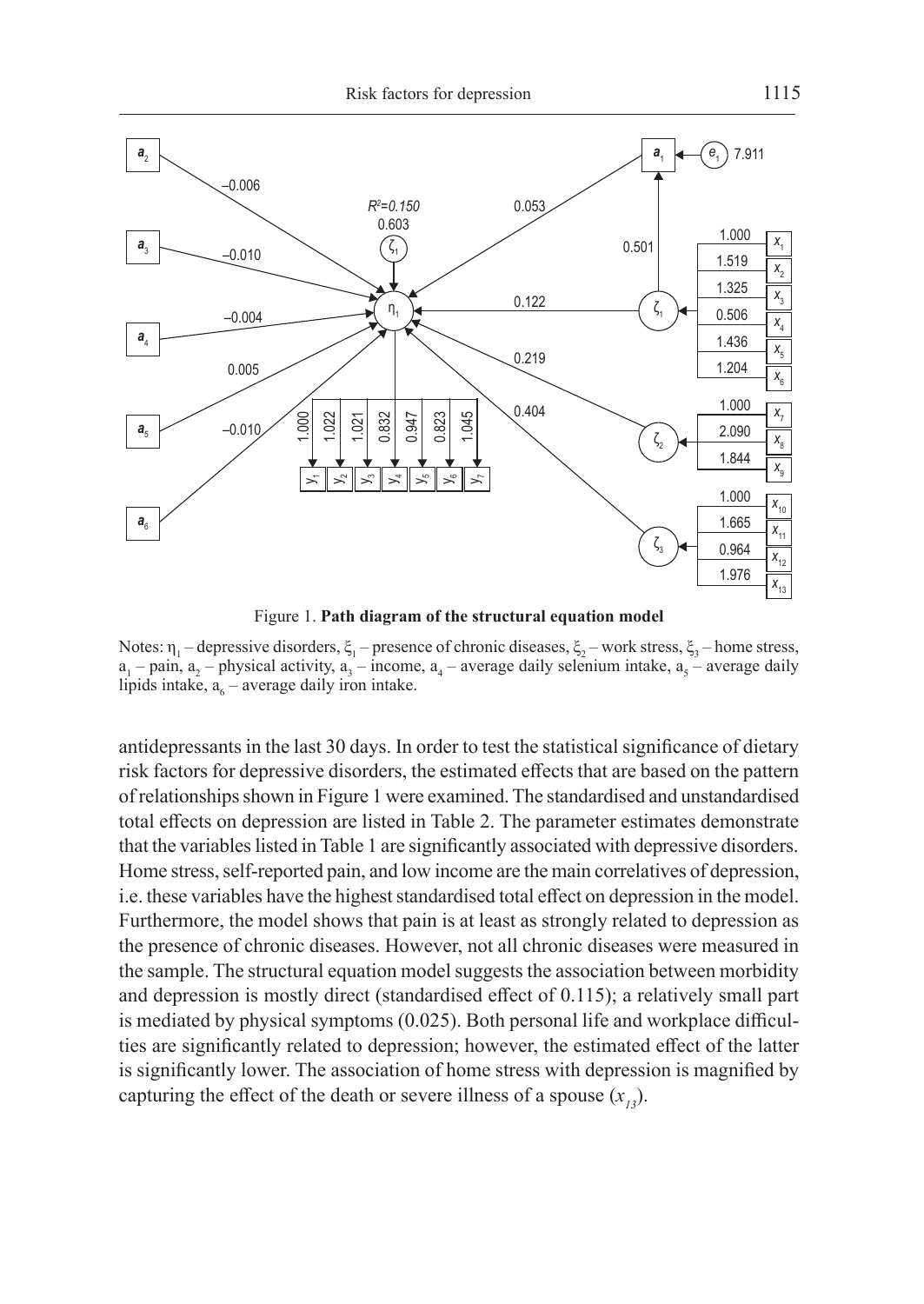The model shows that dietary factors are of moderate value in the assessment of a depression score. Selenium deficiency is the strongest risk factor for depressive disorders among the nutritional variables considered in the model. Its association with depressive disorders is highly statistically significant. Interestingly, examination of direct effects shows that the variables of body mass index (*p*=0.285) and intakes of calcium ( $p=0.746$ ), zinc ( $p=0.513$ ), fibre ( $p=0.870$ ), folate ( $p=0.723$ ), and carbohydrates (*p*=0.775) fail to make a significant contribution to depressive disorders in the proposed structural equation model. The selenium intake variable remains statistically significant after adjusting for the above nutritional components, including all of them (standardised effect of  $-0.151$ ,  $p<0.001$ ). This result is robust to limiting the sample to men or women. Depression is also more frequent in individuals following a diet low in iron and high in lipids.

|                                       | Standardised<br>estimate | Unstandardised<br>estimate | Significance |
|---------------------------------------|--------------------------|----------------------------|--------------|
| Presence of chronic diseases $(\xi)$  | 0.140                    | 0.148                      | < 0.001      |
| Work stress $(\xi)$                   | 0.123                    | 0.219                      | 0.003        |
| Home stress $(\xi)$                   | 0.181                    | 0.404                      | < 0.001      |
| Pain $(a_1)$                          | 0.179                    | 0.053                      | < 0.001      |
| Physical activity $(a_2)$             | $-0.024$                 | $-0.006$                   | 0.044        |
| Income $(a_2)$                        | $-0.178$                 | $-0.010$                   | < 0.001      |
| Average daily selenium intake $(a_4)$ | $-0.133$                 | $-0.004$                   | < 0.001      |
| Average daily lipids intake $(a_{s})$ | 0.102                    | 0.005                      | < 0.001      |
| Average daily iron intake $(a_{s})$   | $-0.065$                 | $-0.010$                   | < 0.001      |

Table 2. **Total effects on depressive disorders**  $(\eta_1)$ 

## **Discussion**

It is little known to the general public that nutrition can directly contribute to depressive disorders. However, in the last two decades a few dozen studies have explored the effect of nutrition on depression and mental illness [44]. Recently, dietary recommendations for the prevention of depression have been postulated. Protective diets include Norwegian or Japanese diets which are high in fish [45].

The proposed model reveals that selenium is the most strongly related to depressive disorders among the nutritional components considered, also when adjusting for possible confounders, including the presence of chronic diseases, stress and pain levels, physical activity, and income. In the proposed structural equation model, the relationship between low selenium intake and depressive disorders remains statistically significant, regardless of specification change and sample selection. The results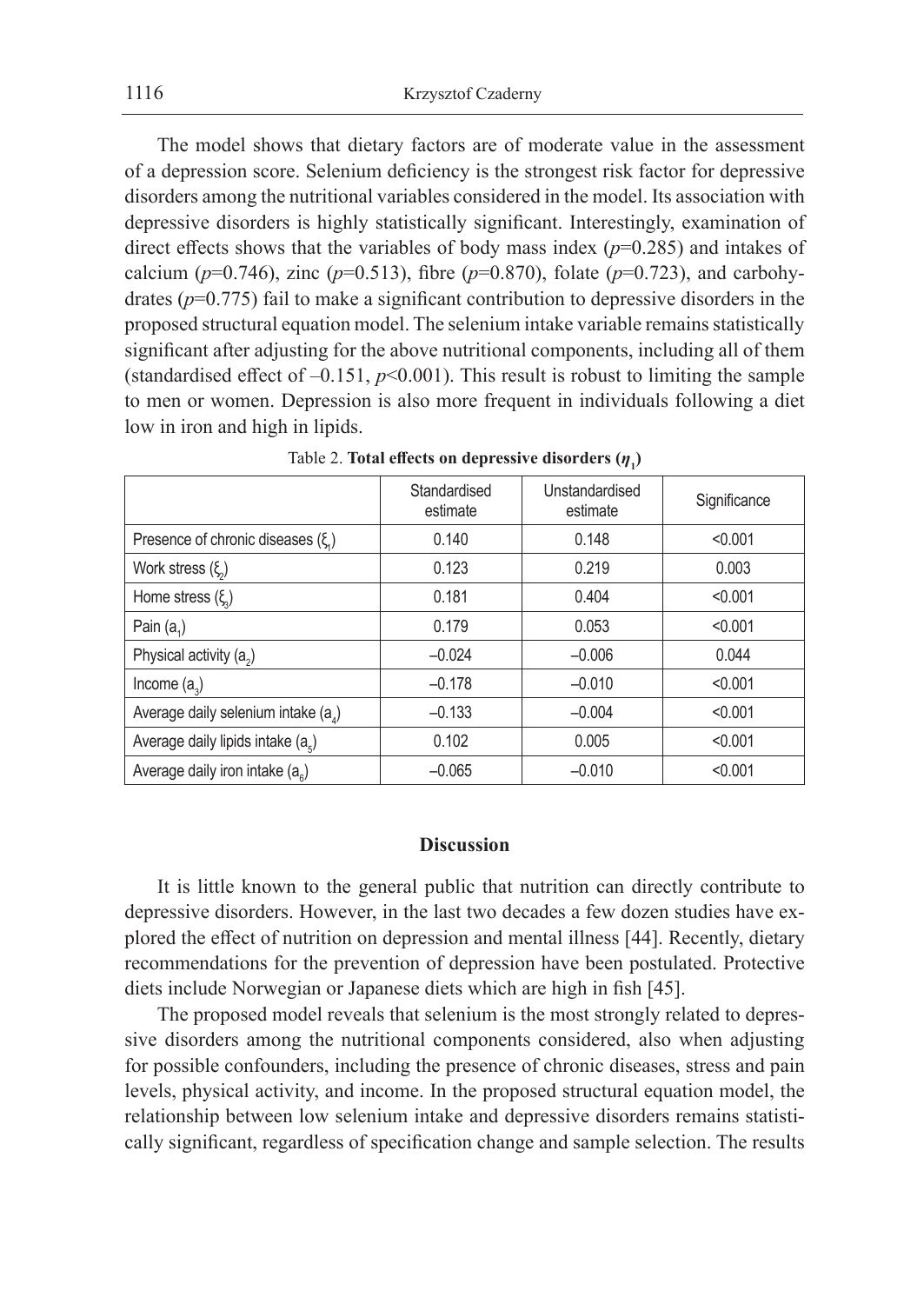of the structural equation modelling support the existing body of research that reports dietary factors to be predictors of depression. The reason selenium affects mood in humans and behaviour in animals is, hypothetically, that selenium influences hormonal activity and neurotransmitters in the brain [46]. The effect of selenium intake on depressive disorders seems to be partly mediated by changes induced by selenium in thyroid function [47].

The level of covariate adjustment varies among the observational studies on selenium deficiency and depression. Most previous observational studies identified the relationship between selenium deficiency and depression with adjustment for possible confounding variables [10, 11]. Recently, in the MASHAD stroke and heart atherosclerosis disorder study based on a 24h dietary recall, selenium was suggested to be a significant predictor of depression. However, selenium intake was the only covariate in the proposed logistic regression model [48]. In randomised controlled trials, supplementation of selenium significantly improved mood and decreased anxiety compared to placebo [5, 6, 9]. In feeding trials, subjects following marginal selenium diets reported more symptoms of depression [7, 8]. However, there are examples of studies in which no significant differences in mood or perceived quality of life scores were observed between doses of selenium, or this relationship is not robust to inclusion of control variables [13, 10]. A new approach to the investigation of the relationship between selenium deficiency and depression was recently presented based on the results of Project FRONTIER, a study of rural health in West Texas, United States. The results supported the link between groundwater selenium exposure and decreased depression symptoms [12].

Some limitations of the study should be named. Dietary data are retrospective. The sample is not representative of the population of the country as a whole [38, 39]. Structural equation modelling is a confirmative technique [28]. Observational studies cannot test causality and control for confounding to the extent that clinical trials can.

In the current study, it is shown that the standardised effect of selenium intake is stronger than that of other nutritional components. Lipid intake has a positive, statistically significant effect on depressive disorders according to the postulated structural equation model. Some previous epidemiological, experimental, and clinical research have favoured the hypothesis that polyunsaturated fatty acids may play a role in the pathogenesis and prevention of depression [22]. Also, the current study is consistent with the results from epidemiological studies on iron deficiency and depression [21].

The proposed structural equation model confirms prior research on the role of physical symptoms in depressive disorders. Chronic pain was found to be common in up to 70% of patients with depressive disorders [14]. In the current study, pain disorders are defined by a single variable. A few studies have explored the association between depression and regional pain disorders, such as back pain or neck pain [15, 16]. Physical illness has been suggested to increase the risk of developing depression,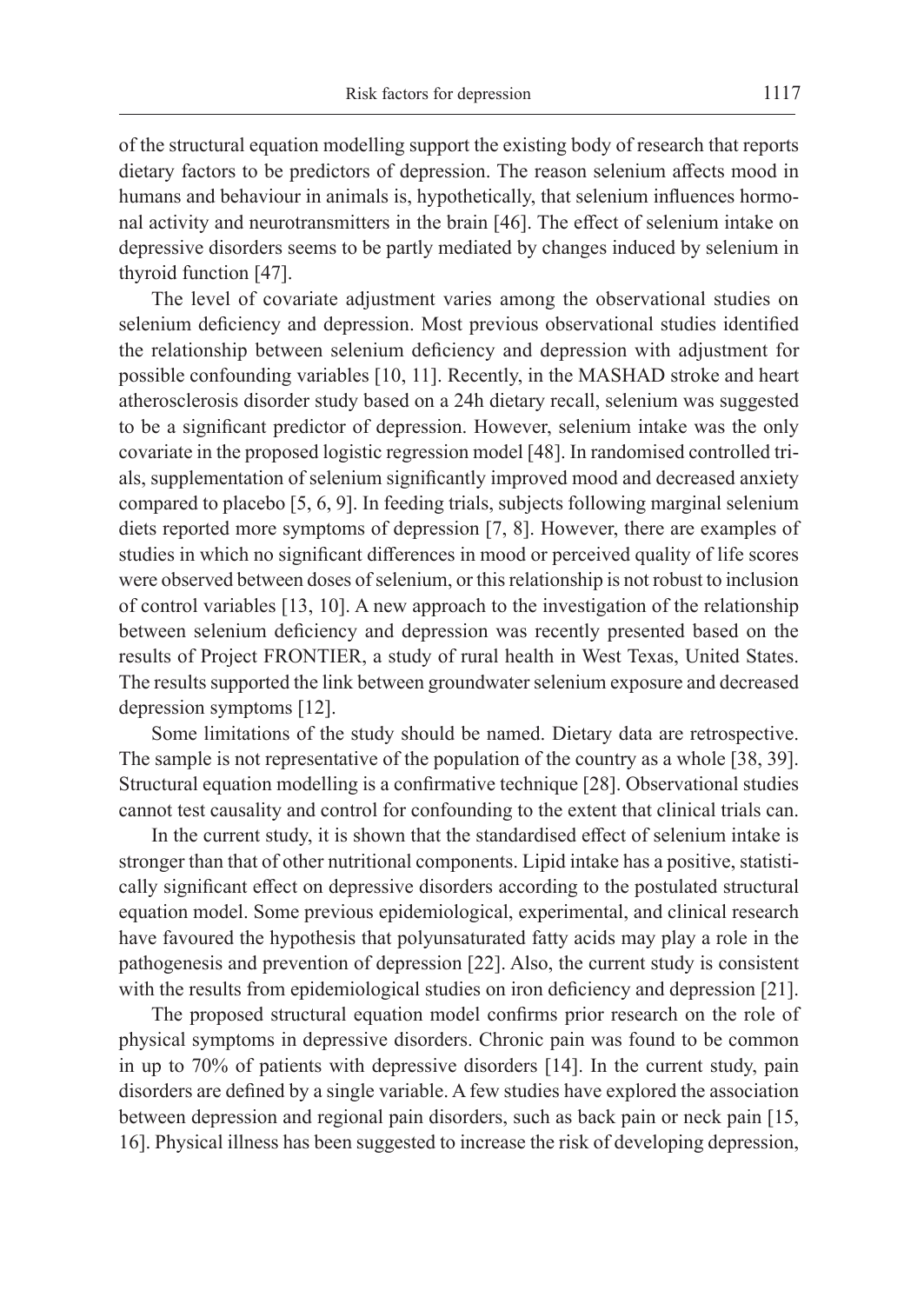with a psychological or cognitive mechanism being the most common mechanism of depression [17].

High income inequality, high ratio of debts-to-assets, and low income are also known to be risk factors of depression [18, 19]. Some previous research suggested that income has a rather indirect effect on depression through mediators of employment status and financial strain [19]. Interestingly, there are no statistically significant differences in selenium intake due to income in the PONS sample, which is consistent with the results of previous research [49]. Work and home stress were previously identified in literature as other important risk factors for depressive disorders. Home stress was found to account for a larger part of depression scores than work stress in a medically healthy, employed U.S. sample population aged 30–60 [20]. Similarly, in the current study, the standardised effect of home stress is higher than that of work stress.

#### **Conclusions**

The hypothesis that selenium intake is related to depression is supported by the analysed data in the present study. This relationship is highly statistically significant and robust to controlling for physical symptoms, presence of chronic diseases, work and home stress, physical activity, income, and intake of other nutritional components. The results of the structural equation modelling suggest that home stress, pain, and low income have the highest standardised effect on the presence of depressive disorders. Since more than 40% of individuals from the PONS study reported a daily selenium intake lower than the recommended 70 μg, these findings may have public health implications.

### **References**

- 1. British Psychological Society. *Depression. The treatment and management of depression in adults (updated edition).* NICE Clinical Guidelines. No. 90. Leicester: National Collaborating Centre for Mental Health (UK); 2010.
- 2. World Health Organization. *International statistical classification of diseases and related health problems (11th Revision)*; 2012. https://icd.who.int/browse11/l-m/en (retrieved: 10 July 2018).
- 3. Dragan A, Akhtar-Danesh N. *Relation between body mass index and depression: A structural equation modeling approach.* BMC Med. Res. Methodol. 2007; 7: 17.
- 4. Cunningham S, Gunn T, Alladin A, Cawthorpe D*. Anxiety, depression and hopelessness in adolescents: A structural equation model.* J. Can. Acad. Child Adolesc. Psychiatry 2008; 17(3): 137–144.
- 5. Benton D, Cook R. *The impact of selenium supplementation on mood.* Biol. Psychiatry 1991; 29(11): 1092–1098.
- 6. Benton D. *Selenium intake, mood and other aspects of psychological functioning.* Nutr. Neurosci. 2002; 5(6): 363–374.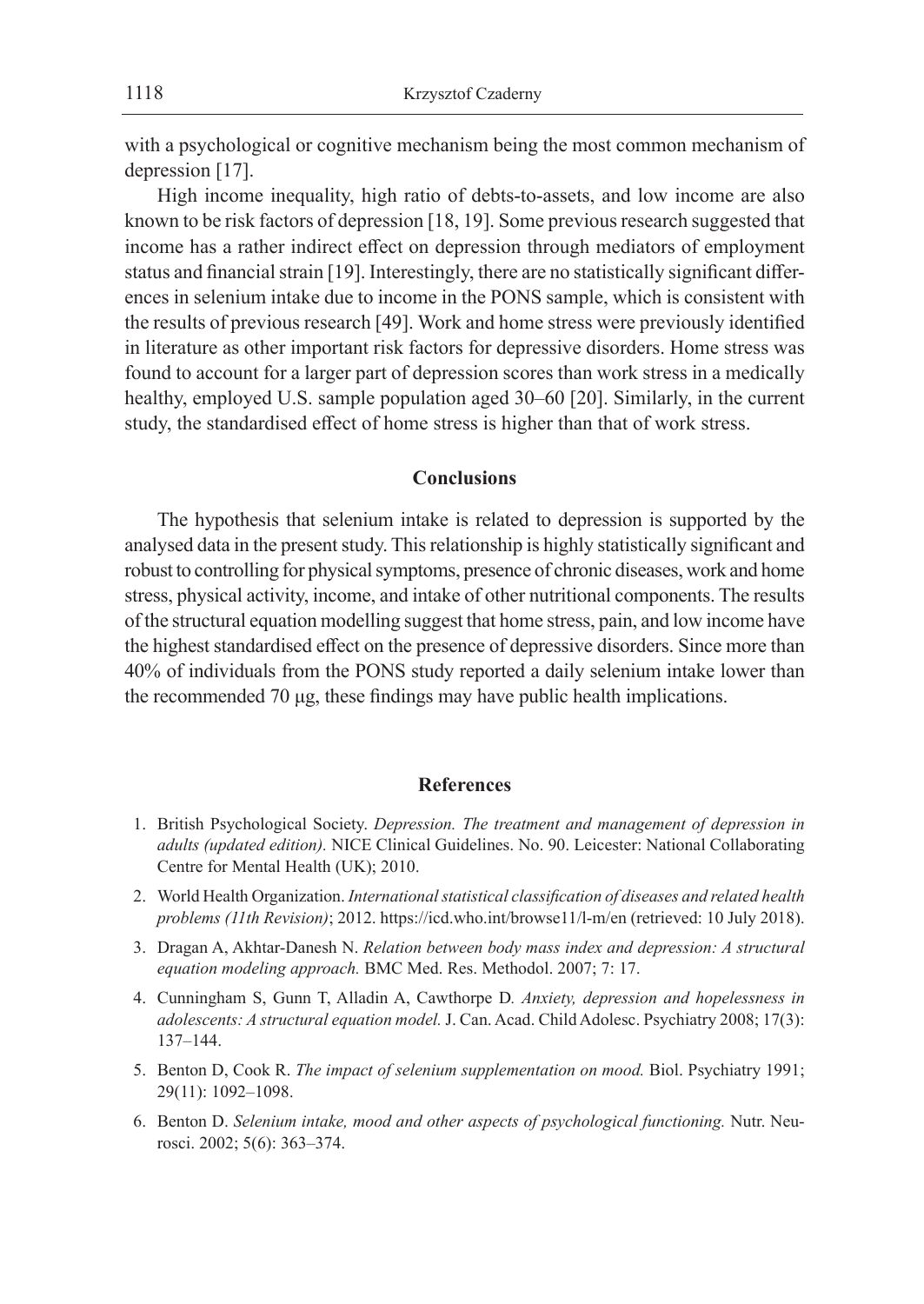- 7. Hawkes WC, Hornbostel L. *Effects of dietary selenium on mood in healthy men living in a metabolic research unit.* Biol. Psychiatry 1996; 39(2): 121–128.
- 8. Finley JW, Penland JG. *Adequacy or deprivation of dietary selenium in healthy men: Clinical and psychological findings.* J. Trace Elem. Med. Biol. 1998; 11(1): 11–27.
- 9. Derbeneva SA, Bogdanov AR, Pogozheva AV, Gladyshev OA, Vasilevskaia LS, Zorin SN et al. *Vlijanija dietoterapii, obogashhennoj selenom, na psihojemocional'noe sostojanie i adaptacionnyj potencial bol'nyh s serdechno-sosudistymi zabolevanijami i ozhireniem.* Vopr. Pitan. 2012; 81(4): 35–41.
- 10. Gao S, Jin Y, Unverzagt FW, Liang C, Hall KS, Cao J et al. *Selenium level and depressive symptoms in a rural elderly Chinese cohort.* BMC Psychiatry 2012; 12: 72.
- 11. Pasco JA, Jacka FN, Williams LJ, Evans-Cleverdon M, Brennan SL, Kotowicz MA et al. *Dietary selenium and major depression: A nested case-control study.* Complement. Ther. Med. 2012; 20(3): 119–123.
- 12. Johnson LA, Phillips JA, Mauer C, Edwards M, Balldin VH, Hall JR et al. *The impact of GPX1 on the association of groundwater selenium and depression: A project FRONTIER study.* BMC Psychiatry 2013; 13: 7.
- 13. Rayman M, Thompson A, Warren-Perry M, Galassini R, Catterick J, Hall E et al. *Impact of*  selenium on mood and quality of life: A randomized, controlled trial. Biol. Psychiatry 2006; 59(2): 147–154.
- 14. De Heer EW, Gerrits MMJG, Beekman ATF, Dekker J, van Marwijk HW, de Waal MW et al. *The association of depression and anxiety with pain: A study from NESDA.* PLoS One 2014; 9(10): e106907.
- 15. Tsuji T, Matsudaira K, Sato H, Vietri J*. The impact of depression among chronic low back pain patients in Japan.* BMC Musculoskelet. Disord. 2016; 17(1): 447.
- 16. Blozik E, Laptinskaya D, Herrmann-Lingen C, Schaefer H, Kochen MM, Himmel W et al. *Depression and anxiety as major determinants of neck pain: A cross-sectional study in general practice.* BMC Musculoskelet. Disord. 2009; 10: 13.
- 17. Goodwin GM. *Depression and associated physical diseases and symptoms.* Dialogues Clin. Neurosci. 2006; 8(2): 259–265.
- 18. Pabayo R, Kawachi I, Gilman SE. *Income inequality among American states and the incidence of major depression.* J. Epidemiol. Community Health 2014; 68(2): 110–115.
- 19. Zimmerman FJ, Katon W. *Socioeconomic status, depression disparities, and financial strain: What lies behind the income-depression relationship?* Health Econ. 2005; 14(12): 1197–1215.
- 20. Fan LB, Blumenthal JA, Watkins LL, Sherwood A. *Work and home stress: Associations with anxiety and depression symptoms.* Occup. Med. (Lond.). 2015; 65(2): 110–116.
- 21. Hidese S, Saito K, Asano S, Kunugi H. *Association between iron-deficiency anemia and depression: A web-based Japanese investigation.* Psychiatry Clin. Neurosci. 2018; 72(7): 513–521.
- 22. Colin A, Reggers J, Castronovo V, Ansseau M. *Lipides, dépression et suicide.* Encephale 2003; 29(1): 49–58.
- 23. Bae YJ, Kim SK. *Low dietary calcium is associated with self-rated depression in middle-aged Korean women.* Nutr. Res. Pract. 2012; 6(6): 527–533.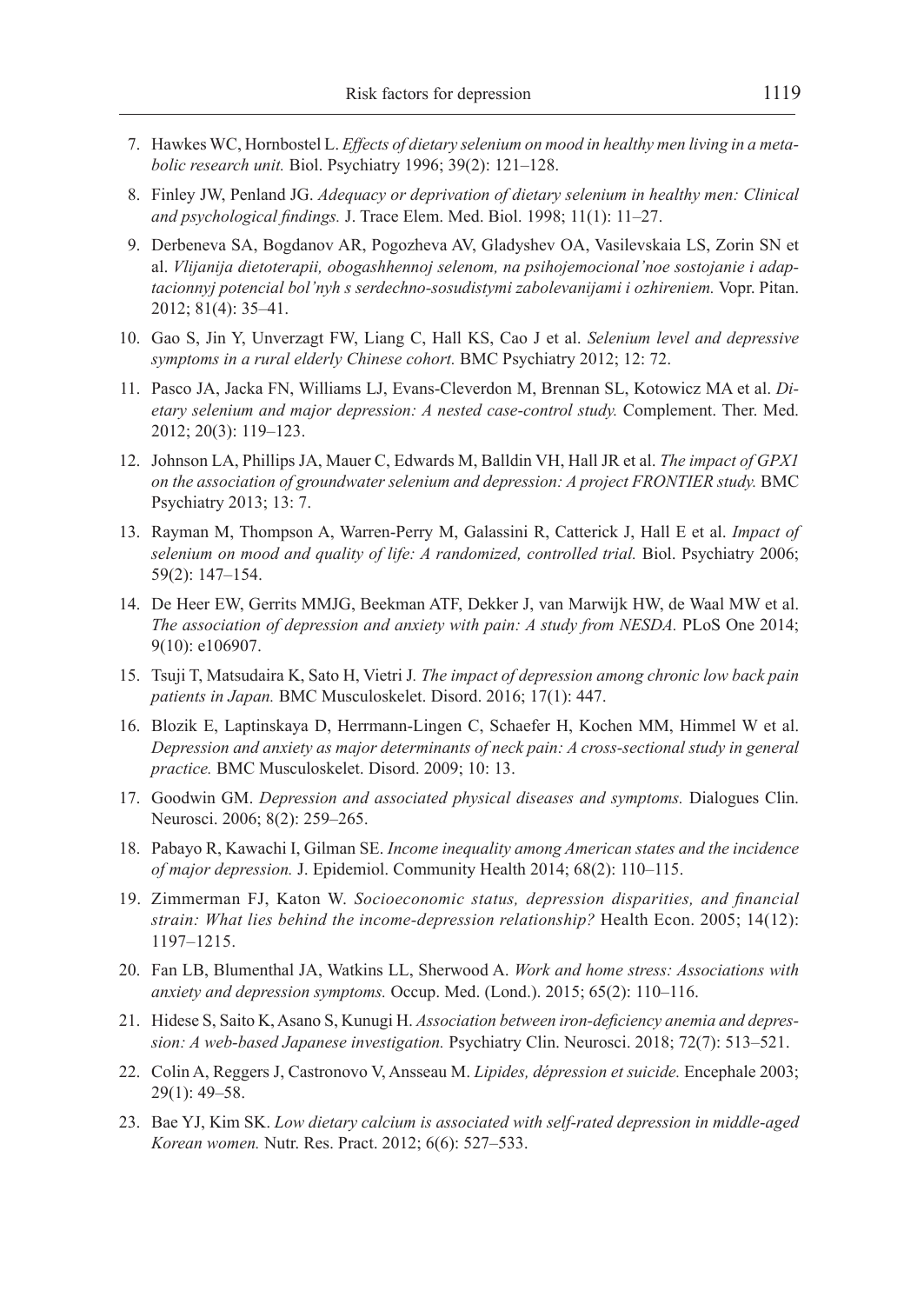- 24. Petrilli MA, Kranz TM, Kleinhaus K, Joe P, Getz M, Johnson P et al. *The emerging role for zinc in depression and psychosis.* Front. Pharmacol. 2017; 8: 414.
- 25. Xu H, Li S, Song X, Li Z, Zhang D. *Exploration of the association between dietary fiber intake and depressive symptoms in adults.* Nutrition 2018; 54: 48–53.
- 26. Bender A, Hagan KE, Kingston N. *The association of folate and depression: A meta-analysis.* J. Psychiatr. Res. 2017; 95: 9–18.
- 27. Rubio-López N, Morales-Suárez-Varela M, Pico Y, Livianos-Aldana L, Llopis-González A. *Nutrient intake and depression symptoms in Spanish children: The ANIVA study.* Int. J. Environ. Res. Public Health 2016; 13(3): 352.
- 28. Bollen KA. *Structural equations with latent variables.* New York: Wiley; 1989.
- 29. Muthén B, du Toit SHC, Spisic D. *Robust inference using weighted least squares and quadratic estimating equations in latent variable modeling with categorical and continuous outcomes.* MPlus Technical Report; 1997. http://statmodel.com/download/Article\_075.pdf (retrieved: 10 July 2018).
- 30. Konarski R. *Modele równań strukturalnych. Teoria i praktyka.* Warszawa: Wydawnictwo Naukowe PWN; 2009.
- 31. Finney SJ, DiStefano C. *Nonnormal and categorical data in structural equation modeling.* In: Hancock GR, Mueller RO. ed. *Structural equation modeling: A second course.* Greenwich, CT: Information Age Publishing; 2006. P. 269–314.
- 32. Browne MW, Cudeck R. *Alternative ways of assessing model fit.* In: Bollen KA, Long JS. ed. *Testing structural equation models.* Newbury Park, CA: Sage; 1993. P. 136–162.
- 33. Hu L, Bentler PM. *Cutoff criteria for fit indexes in covariance structure analysis: Conventional criteria versus new alternatives*. Struct. Equ. Modeling 1999; 6(1): 1999.
- 34. Kunachowicz H, Nadolna I, Przygoda B, Iwanow K. *Tabele składu iwartości odżywczej żywności.* Warszawa: Wydawnictwo Lekarskie PZWL; 2005.
- 35. Byrne BM. *Structural equation modeling with Mplus: Basic concepts, applications, and programming.* New York: Routledge Academic; 2012.
- 36. Green SB, Yang Y. *Reliability of summed item scores using structural equation modeling: An alternative to coefficient alpha.* Psychometrika. 2009; 74(1): 155–167.
- 37. Cronbach LJ. *Coefficient alpha and the internal structure of tests.* Psychometrika. 1951; 16(3): 297–334.
- 38. Dunn TJ, Baguley T, Brunsden V. *From alpha to omega: A practical solution to the pervasive problem of internal consistency estimation.* Br. J. Psychol. 2014; 105(3): 399–412.
- 39. Zatoński WA, Vatten L. *Polish-Norwegian Study (PONS).* Ann. Agric. Environ. Med. 2011; 18(2): 285–285.
- 40. Ilow R, Regulska-Ilow B, Różańska D, Zatońska K, Dehghan M, Zhang X et al*. Evaluation of mineral and vitamin intake in the diet of a sample of Polish population – Baseline assessment from the prospective cohort 'PONS' study.* Ann. Agric. Environ. Med. 2011; 18(2): 235–240.
- 41. Asparouhov T, Muthén B. *Weighted least squares estimation with missing data.* Mplus Technical Report; 2010. http://statmodel.com/download/GstrucMissingRevision.pdf (retrieved: 20 September 2019).